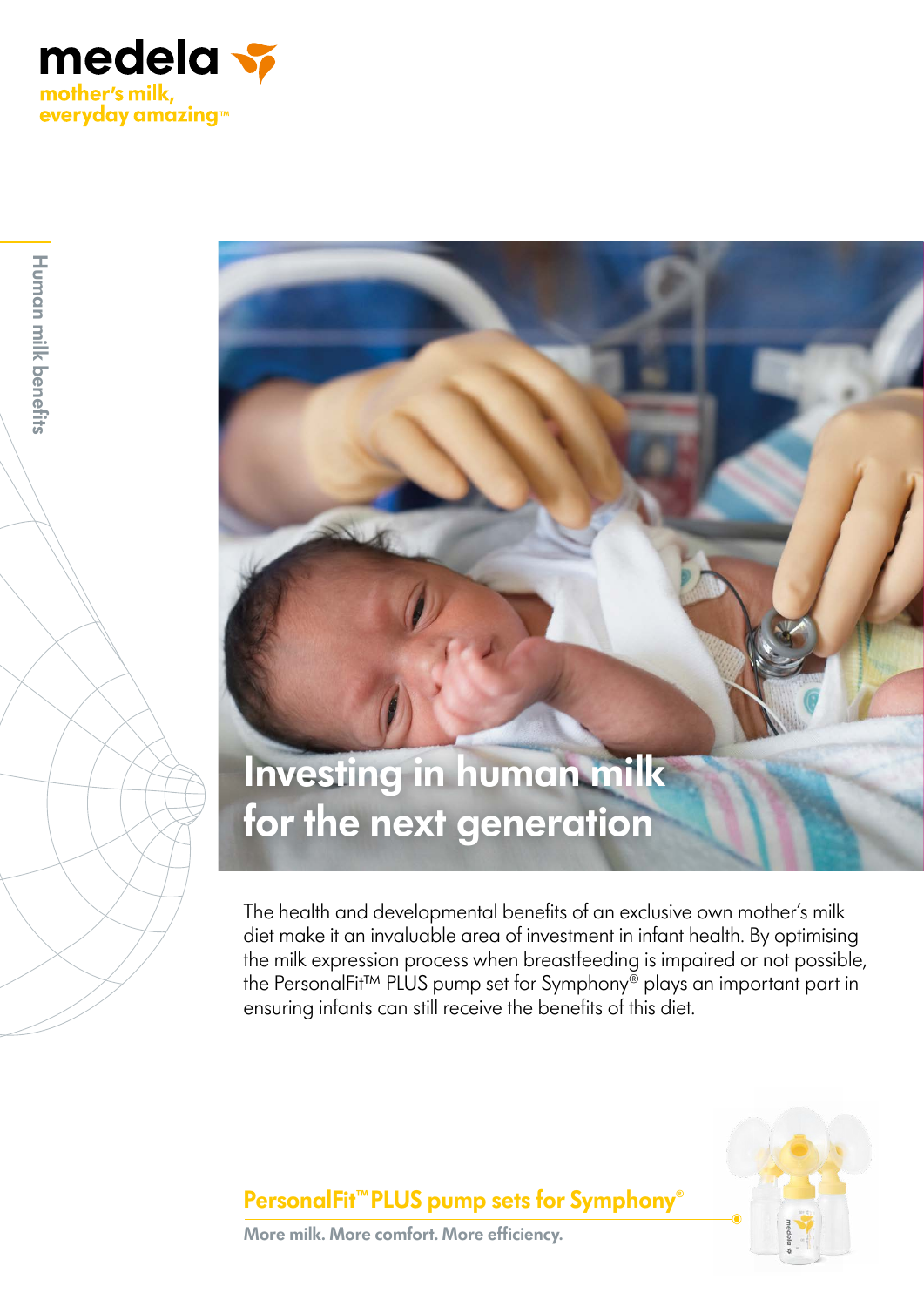# **Why mother's milk is medicine for preterm infants**

Mothers of preterm infants are among the most likely to need help initiating milk supply, while their infants have the most to gain from a human milk diet. Feeding preterm infants with their own mothers' milk is particularly important, as it has more components specific for enhanced immunity and protection than term milk.<sup>1</sup>

Own mother's milk (OMM) also helps protect against a range of conditions associated with prematurity, including:

- necrotising enterocolitis (NEC)<sup>2</sup>
- sepsis $3$

postnatal period.

- retinopathy of prematurity<sup>4</sup>
- $\bullet$  bronchopulmonary dysplasia<sup>5</sup>

An OMM diet is crucial for an infant's neurodevelopment. Infants born at 32 weeks still have to develop at least a further 35% of brain volume to reach the capacity of a term infant.<sup>6</sup> This means they need to catch up rapidly in the

**IQ+5**

As well as the pro<br>an OMM diet, pre<br>contains 20% mon<br>acid han term m As well as the protective benefits of an OMM diet, preterm mother's milk contains 20% more medium chain fatty acids than term milk: these fatty acids aid brain growth.7

**I** for an infant s<br>ants born at<br>levelop at least<br>volume to reach<br>nfant.<sup>6</sup> This means<br>apidly in the

Research also shows that, by the time they are 18 months old, very low birth weight (VLBW) infants who received more than 110 ml (3.7 fl oz) per kg (2.2 lb) per day of mother's milk in intensive care have as much as a five-IQ-point advantage over those who were not.<sup>8</sup>

#### Preterm infants fed human milk are:

- on average discharged two weeks earlier than those fed formula<sup>9</sup>
- 6.8 times less likely to return to hospital in the first year<sup>8</sup>

milk reduce<br>eath syndrome<br>vell as other<br>nedia.<sup>10</sup> There is also evidence that breastfeeding and feeding infants breast milk reduce the risk of sudden infant death syndrome (SIDS) and leukaemia, as well as other infections including otitis media.<sup>10</sup>



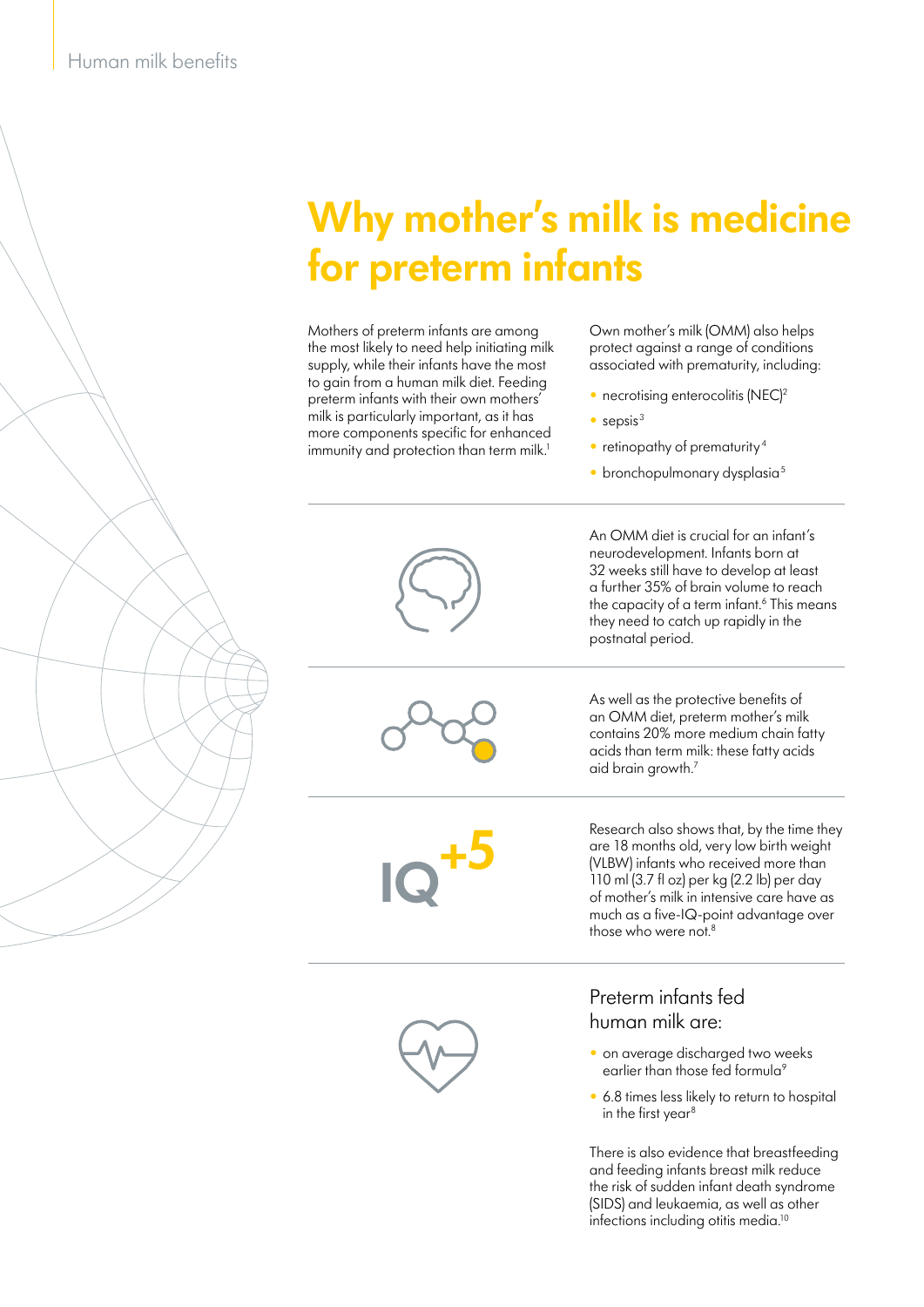# **Advantages that last a lifetime**

#### **Immediate returns**

Infants can start benefiting from an exclusive human milk diet from the beginning – as well as providing optimal nutrition for growth, colostrum is rich in factors that promote intestinal development and reduce infection risk.<sup>11,12</sup>

The first few hours, days and weeks after birth are a golden opportunity to initiate and build milk production. If this does not happen because breastfeeding is impaired, it is likely to be difficult for the mother to compensate for the resulting shortfall in milk volume.

This is where PersonalFit™ PLUS can help. Used together with the Symphony® breast pump it creates a milk removal system that supports mothers of preterm and term infants to initiate, build and maintain adequate milk production over time. The PersonalFit™ PLUS pump set further enhances Symphony®'s performance by improving the comfort and efficiency of each pumping session, helping mothers express higher milk volumes for infants.<sup>13,14</sup>

### **Every drop counts**

The more own mother's milk (OMM) an infant receives each day, the lower the risk of disease.

Each additional 10 ml (0.3 fl oz) per kg (2.2 lb) per day reduces the risk of sepsis by up to  $19\%$ .<sup>3</sup>

And each additional 10 ml (0.3 fl oz) of human milk per kg (2.2 lb) per day that an infant receives in the NICU is associated with a 0.35 increase in cognitive index score at 20 months.<sup>19</sup>

#### **A long-term investment**

The benefits of an exclusive human milk diet last much longer than the infant's hospital or NICU stay, which is why it is important to ensure mothers are building an adequate supply for life at home with their babies.

Human milk feeding reduces the risk of disease over a lifetime. Infants who are breastfed are 13% less likely to become overweight or obese as children or teenagers.15 This in turn lowers the risk of associated conditions, including type 2 diabetes, coronary heart disease, and a number of cancers.15–17

Producing breast milk has positive health implications for mothers, too: for every 12 months a woman produces milk, her risk of breast cancer decreases by 4.3%, and this effect is cumulative.18

> $50$  $75$  $25$